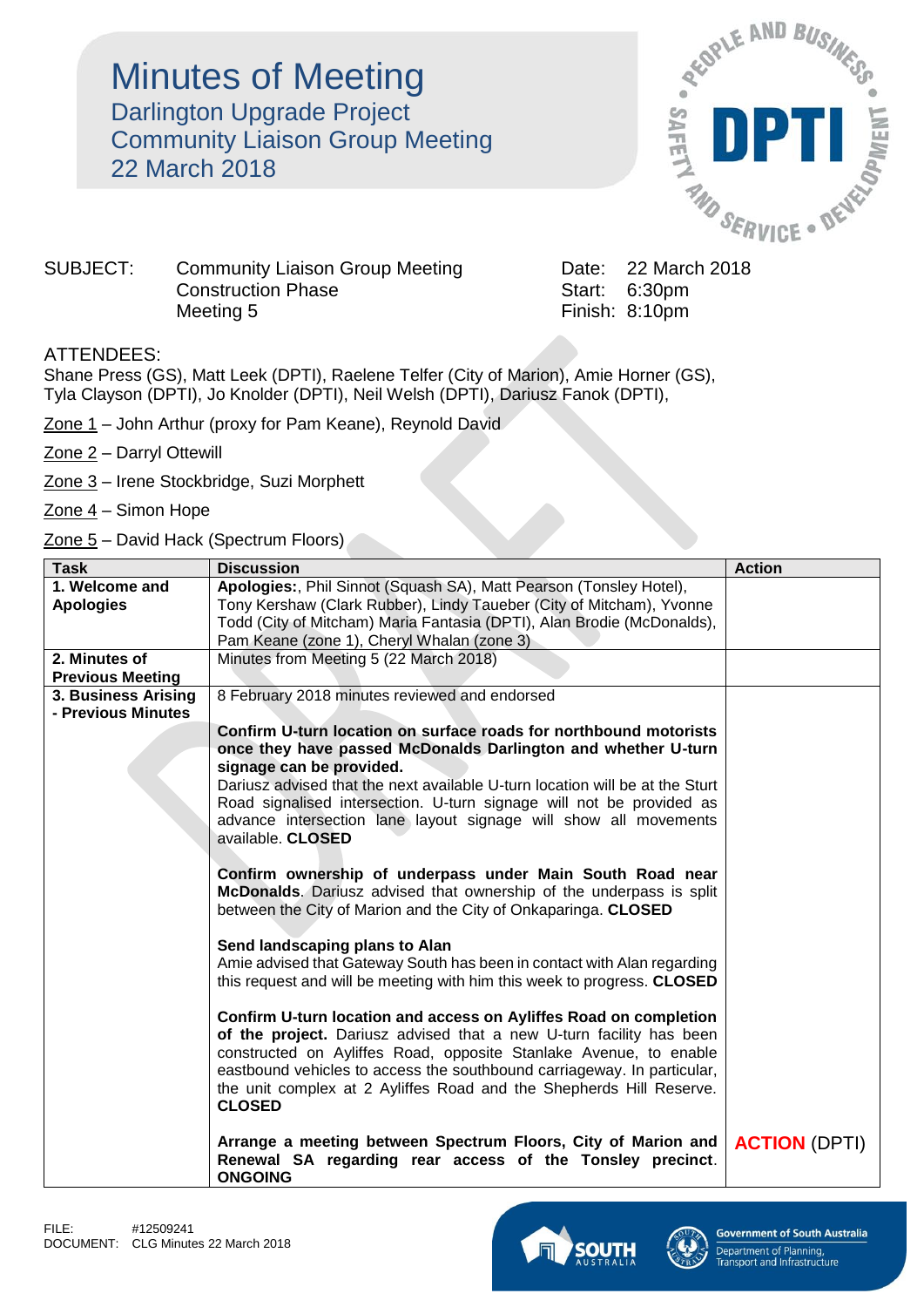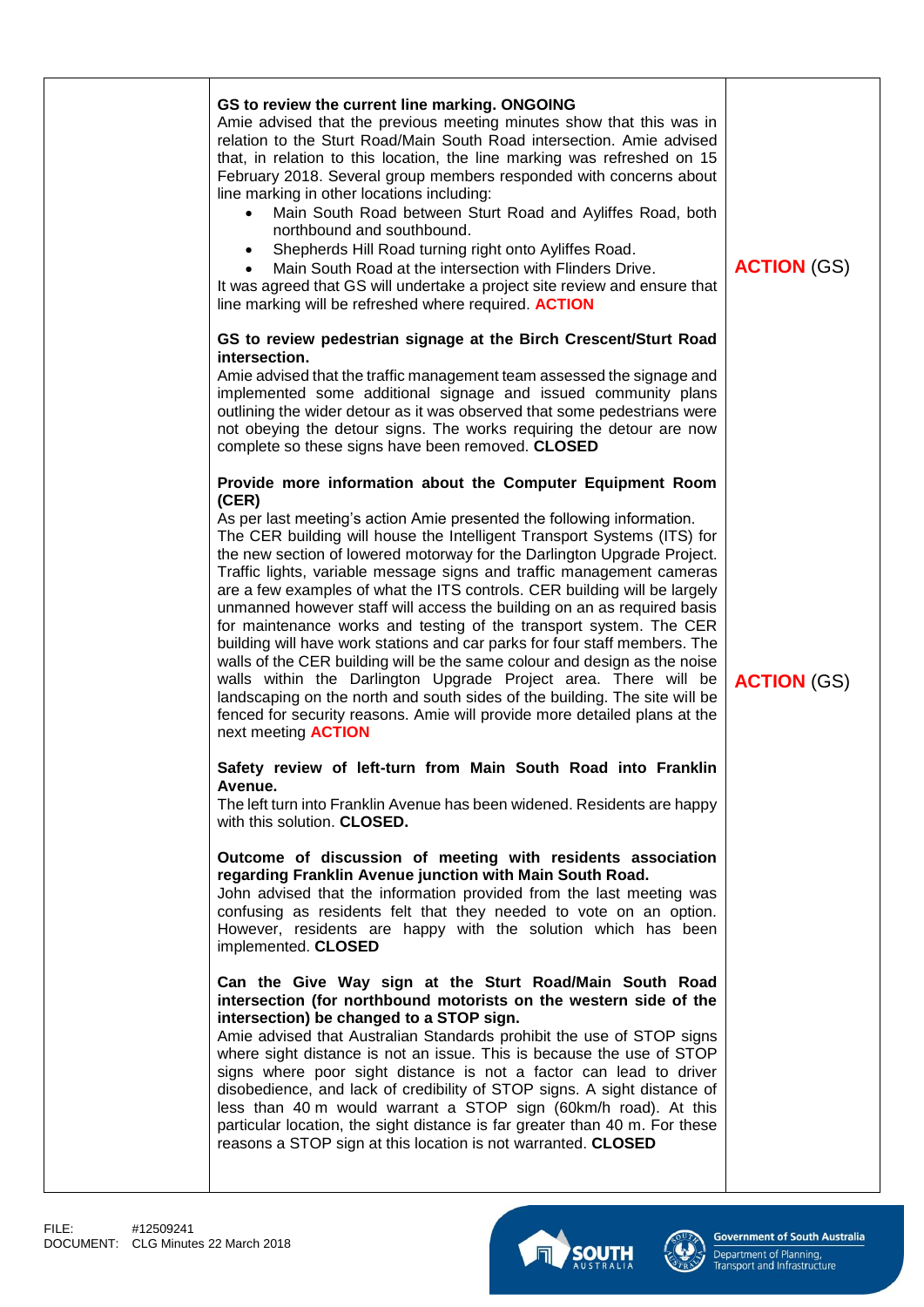|                      | Daniel Redden (Renewal SA) to present details of the Tonsley<br><b>Precinct Masterplan.</b><br>Dariusz advised that Renewal SA were unable to attend tonight's meeting<br>so this action will be carried over for a future meeting. ONGOING.<br>Discuss outcome of meeting with the City of Mitcham regarding                                                                                       | <b>ACTION (DPTI)</b>       |
|----------------------|-----------------------------------------------------------------------------------------------------------------------------------------------------------------------------------------------------------------------------------------------------------------------------------------------------------------------------------------------------------------------------------------------------|----------------------------|
|                      | <b>Ragless Reserve.</b><br>Dariusz advised that meeting with City of Mitcham has been established<br>to discuss the details regarding this matter. Amie advised that the project<br>team will demobilise from the site mid this year. CLOSED                                                                                                                                                        |                            |
| 4. Project           | Please refer to the table provided by Gateway South.                                                                                                                                                                                                                                                                                                                                                |                            |
| <b>Presentations</b> | <b>Flinders Link Project update</b>                                                                                                                                                                                                                                                                                                                                                                 |                            |
|                      | Flinders Link design is progressing well.<br>$\bullet$                                                                                                                                                                                                                                                                                                                                              |                            |
|                      | A contractor is yet to be awarded.<br>$\bullet$                                                                                                                                                                                                                                                                                                                                                     |                            |
|                      | The design for the Birch Crescent spiral ramp has been altered to a<br>$\bullet$<br>straight ramp which runs parallel to the elevated single track.<br>Pedestrian crossing likely to be incorporated under the elevated rail<br>$\bullet$<br>track to line up with Oak Avenue and Brayden Court. This will<br>ensure that the existing connectivity between the two areas is still<br>accommodated. |                            |
|                      | Prior to the 2018 state election both major parties committed to<br>$\bullet$<br>constructing a new Tonsley station - exact location yet to be<br>confirmed.                                                                                                                                                                                                                                        |                            |
| 5. Round the table   | Raelene                                                                                                                                                                                                                                                                                                                                                                                             |                            |
|                      | Advised that she had not yet seen landscaping plans for the corner<br>$\bullet$<br>of Sturt Road and Main South Road and would like to comment on<br>them. ACTION                                                                                                                                                                                                                                   | <b>ACTION (GS)</b>         |
|                      | There is no yellow line marking on Birch Crescent. Raelene<br>$\bullet$<br>indicated that Council is investigating this and will update on the<br>status. <b>ACTION</b>                                                                                                                                                                                                                             | <b>ACTION</b><br>(Raelene) |
|                      | Will be an apology for the next meeting<br>$\bullet$                                                                                                                                                                                                                                                                                                                                                |                            |
|                      | <b>Simon</b><br>Ayliffes Road city bound merge lane comes up quickly for motorists<br>with little warning. Amie advised that advance warning signage is<br>installed to warn motorists of upcoming merging of lanes. Dariusz<br>described the principles of zip merging and highlighted that the speed<br>limit has been reduced to 40km/h within that area.                                        |                            |
|                      | <b>Suzi</b>                                                                                                                                                                                                                                                                                                                                                                                         |                            |
|                      | Asked when the traffic signals will be operational at the new<br>$\bullet$<br>intersection of Birch Crescent and Sturt Road. Amie advised that the<br>current program shows this as occurring in mid-2018                                                                                                                                                                                           |                            |
|                      | Bus stop 24 on Main South Road near Mimosa Terrace was flooded<br>$\bullet$<br>in the last heavy downpour and queried if drainage has been<br>accommodated. GS to follow up. ACTION                                                                                                                                                                                                                 | <b>ACTION (GS)</b>         |
|                      | Traffic controller in this location recently stopped traffic on Sturt Road<br>$\bullet$<br>to let Suzi out from Birch Crescent, very pleased with this assistance.                                                                                                                                                                                                                                  |                            |
|                      | <b>Bruce</b><br>Has received comments that the CER is unsightly. Agreed that Amie<br>will provide additional information regarding the CER that<br>incorporates the final product in terms of landscaping and fencing.<br><b>ACTION</b>                                                                                                                                                             | <b>ACTION (GS)</b>         |



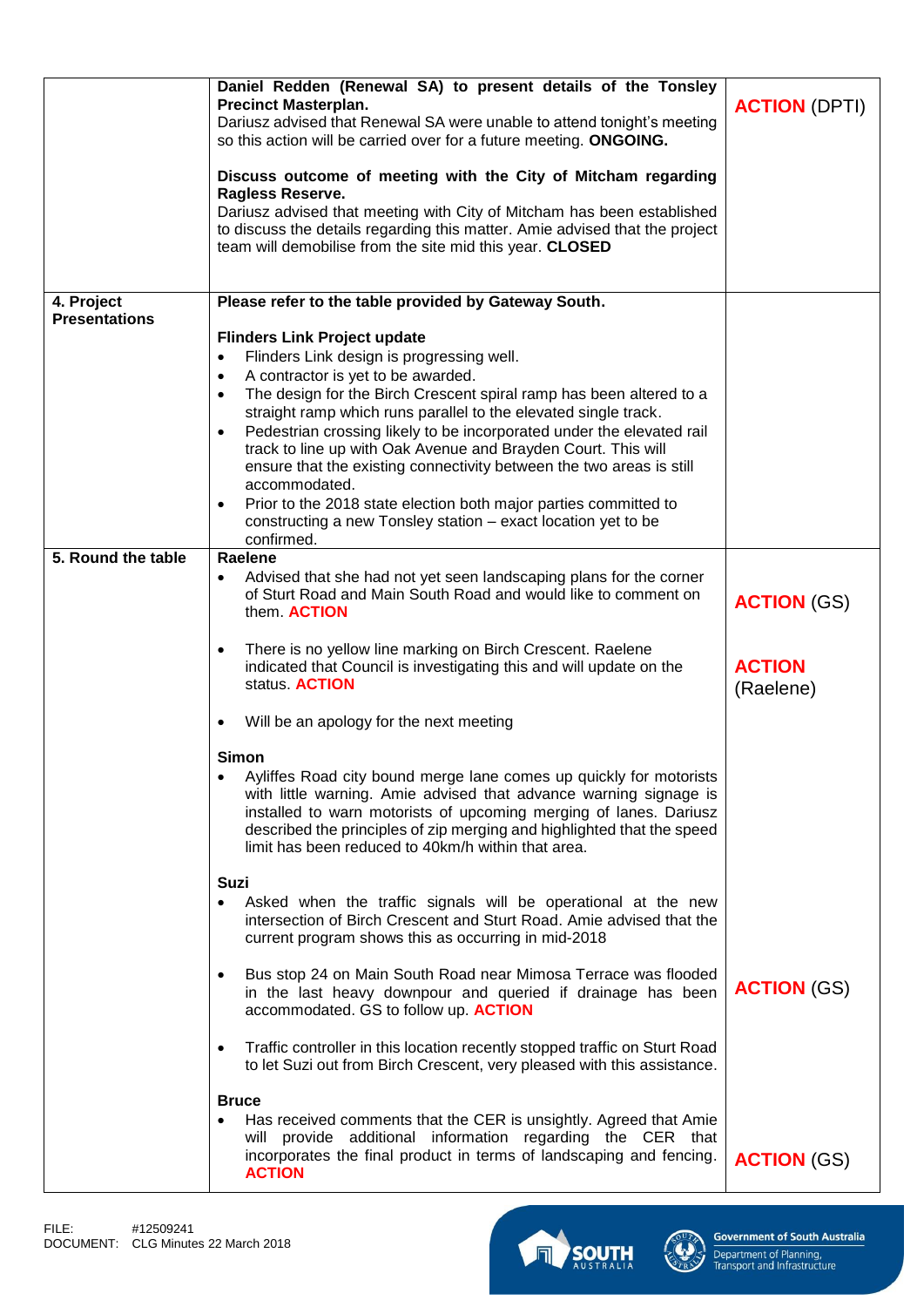|                                    | John<br>Riverside Reserve has been accessed recently by trucks - how many<br>٠<br>more vehicles will be accessing it? Amie advised that two more truck<br>movements are required. GS is working with City of Mitcham<br>regarding the remaining works and reinstatement of any section of the<br>reserve required at the completion of the works.<br>Signage on the eastern side of the pedestrian underpass under Main<br>$\bullet$<br>South Road needs to be reviewed to ensure pedestrian/cyclists are<br>clear when the walkway is closed. GS to follow up. <b>ACTION</b><br>Richards Street closure. Amie advised that it will be reopening at the<br>$\bullet$<br>end of the project. | <b>ACTION (GS)</b>   |
|------------------------------------|---------------------------------------------------------------------------------------------------------------------------------------------------------------------------------------------------------------------------------------------------------------------------------------------------------------------------------------------------------------------------------------------------------------------------------------------------------------------------------------------------------------------------------------------------------------------------------------------------------------------------------------------------------------------------------------------|----------------------|
|                                    | Questioned why the pad underneath the CER needed to be built up<br>٠<br>so high. GS to follow up. ACTION                                                                                                                                                                                                                                                                                                                                                                                                                                                                                                                                                                                    | <b>ACTION (GS)</b>   |
|                                    | Request to see landscaping plan and fencing around the CER<br>$\bullet$<br>building. GS to follow up. ACTION                                                                                                                                                                                                                                                                                                                                                                                                                                                                                                                                                                                | <b>ACTION (GS)</b>   |
|                                    | <b>Irene</b><br>When turning out of Mimosa Terrace onto Main South Road there are<br>$\bullet$<br>no speed limit signs to advise what the speed limit is. GS to follow up.<br><b>ACTION</b>                                                                                                                                                                                                                                                                                                                                                                                                                                                                                                 | <b>ACTION (GS)</b>   |
|                                    | Reynold<br>The line of sight from Riverside Drive when turning left onto Main<br>South Road is not the best due to fencing and a large pole. GS to<br>follow up. <b>ACTION</b>                                                                                                                                                                                                                                                                                                                                                                                                                                                                                                              | <b>ACTION (GS)</b>   |
|                                    | Daryl<br>What are the locations of the project zones for the CLG? DPTI to<br>provide plans at next meeting. ACTION                                                                                                                                                                                                                                                                                                                                                                                                                                                                                                                                                                          | <b>ACTION (DPTI)</b> |
|                                    | <b>David</b> – no issues raised.<br>Amie<br>Next edition of project newsletter will be released prior to Easter.<br>$\bullet$<br>Community outdoor cinema event being held on Friday 6 April<br>$\bullet$<br>2018 at Warriparinga. All CLG members and families are invited<br>to attend.<br>First community/stakeholder perception survey released this<br>week. It would be greatly appreciated if CLG members could<br>provide their feedback.                                                                                                                                                                                                                                           |                      |
| Meeting closed and<br>next meeting | Meeting closed: 8:10pm<br>Next meeting Thursday 3 May 2018, 6:30pm - 8.30pm.                                                                                                                                                                                                                                                                                                                                                                                                                                                                                                                                                                                                                |                      |